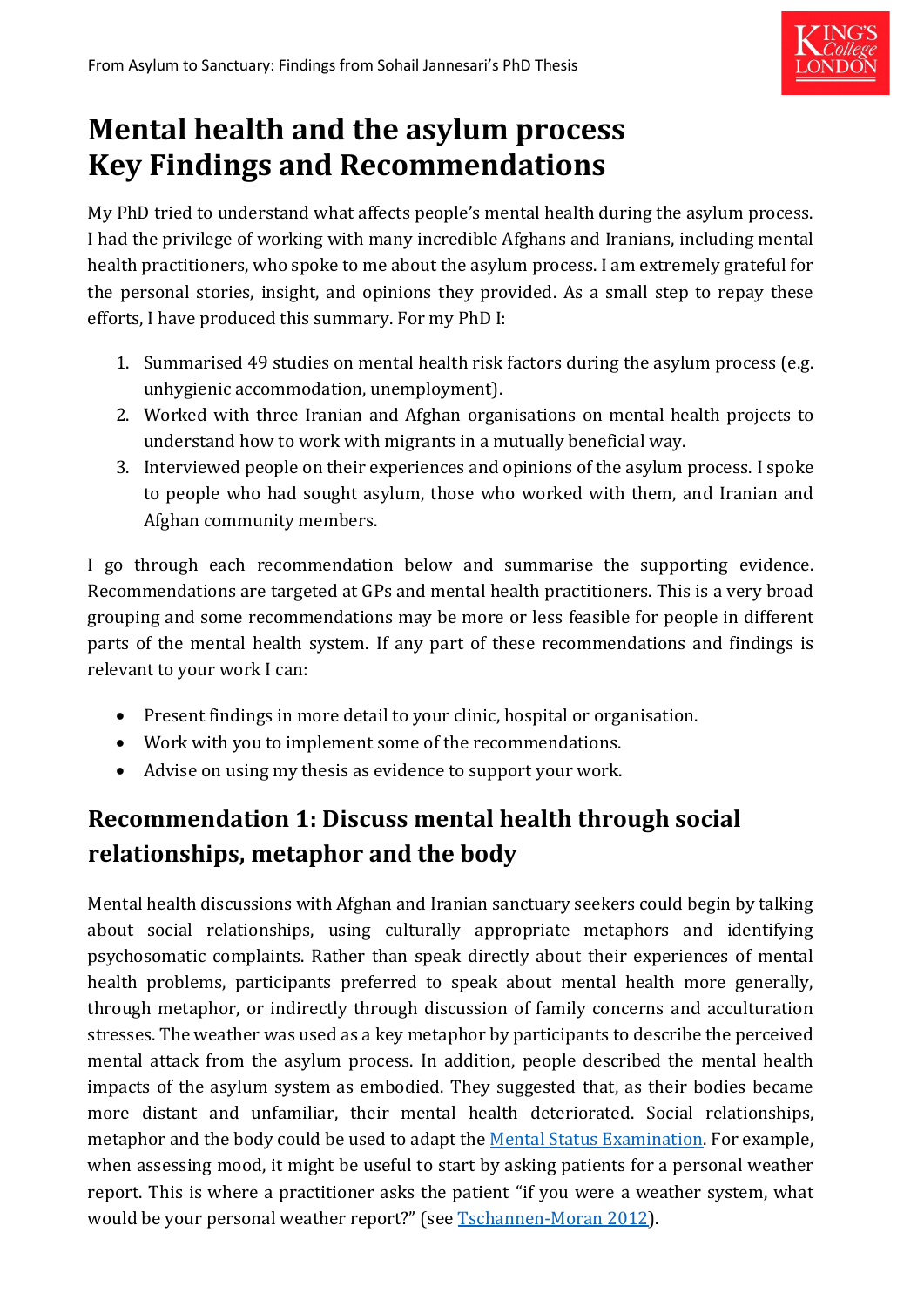

Both the mental health metaphor of the weather and focus on the body as a site of mental health problems, produce visceral descriptions of an outside attack. People reported feeling attacked by the adversarial asylum process, and especially during the substantive asylum interview. Thus, findings demonstrated how the asylum interview acts, via gaslighting and provoked desperation, to erode people's sense of self. Ultimately, it contributes to dependency and depression.

#### **Recommendation 2: Cultural humility can improve access to mainstream mental health services**

Western mental health concepts often dominated the interaction between mental health practitioners and, Iranian and Afghan sanctuary seekers. Practitioners could usefully be open to, understand and acknowledge non-Western mental health concepts. For example, Baasher (2001), writing from the University of Khartoum, argue that the Quran comments on mental health when giving directives for 'a firm belief… endurance of hardship and resolution of stress'. Some health and well-being papers from Iran focus on spiritual mental health and use the spiritual wellbeing scale developed by Paloutzian and Ellison (1982). It might also be useful to use positive psychology terms. Positive psychology constructs used around employment, referring to 'existential fulfilment', 'vigour', 'dedication', 'absorption' and fulfilment (see Tomic and Tomic 2010) could be particularly useful with Iranian and Afghan sanctuary seekers as they chime with cultural values of reciprocity, responsibility, and hard work.

Formal mental health services were rarely accessed by participants, particularly Afghans. This was partly linked to a lack of English language ability. However, it was also linked to a limited practitioner and GP understanding of different cultural conceptions of mental health. GP surgeries should allow additional time to see sanctuary seekers, recognising the time needed to understand their cultural conceptualisations of and language used to talk about mental health, as well as the additional time required for interpretation. This is already the case in some GP surgeries. This recommendation could provide a post-registration focus to the [Doctors of the World Safe Surgeries initiative](https://www.doctorsoftheworld.org.uk/what-we-stand-for/supporting-medics/safe-surgeries-initiative/) addressing sanctuary seeker access to healthcare. This initiative encourages GP practices to improve sanctuary seeker accessibility by suggesting seven steps including never 'insisting on proof of address documents… identification… or proof of immigration status (p3).

The British Psychological Society [has published guidelines](https://www.bps.org.uk/sites/bps.org.uk/files/Policy%20-%20Files/Guidelines%20for%20Psychologists%20Working%20With%20Refugees%20and%20Asylum%20Seekers%20-%20Summary_0.pdf) for working with refugees and asylum seekers, with key recommendations including 'showing respect', using 'professional interpreters', opening up space for a discussion of 'experiences of racism, hostility and hate crimes' (for more information see [Cardemil and Battle 2003](http://citeseerx.ist.psu.edu/viewdoc/download?doi=10.1.1.597.1573&rep=rep1&type=pdf) for more information), and 'recognising the diversity and the resilience of asylum seekers and refugees'. While thesis findings support these recommendations, they also highlight the need for targeted and cocreated guidance for professionals working with Afghans and Iranians, two significant groups of sanctuary seekers in the UK. The guide could include a list of culturally specific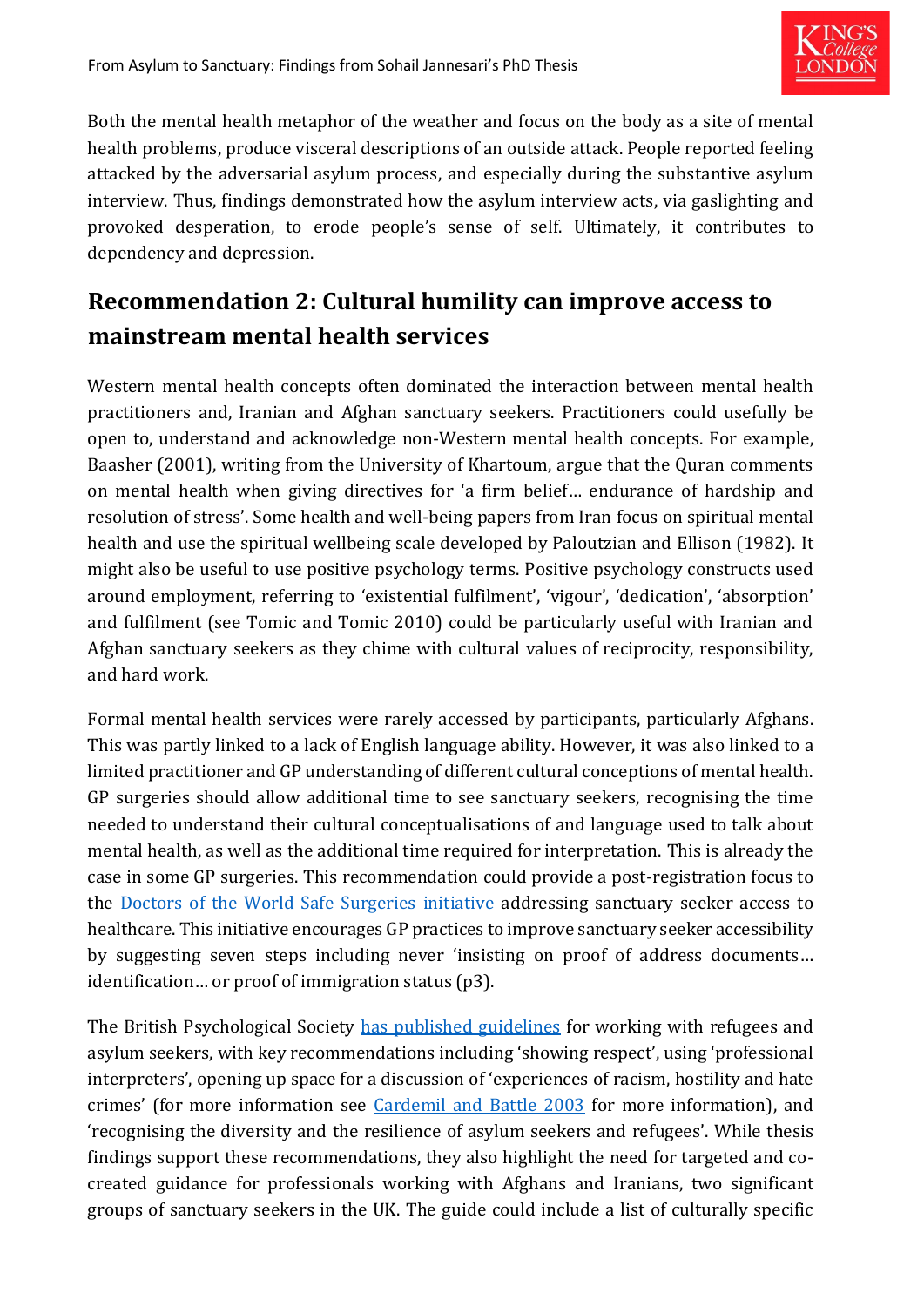

mental health terms such as Zar, an Iranian condition understood as where a spirit takes control of a person, invading their heads and to deleterious outcomes such as self-harm (Moghaddam, 2012).

#### **Recommendation 3: Provide patients space to express and resist asylum process difficulties**

Sanctuary seekers that participated in this research wanted to speak out against their marginalisation in the asylum process, as well as their parasitic media image. There was a related demand for mental health practitioners to bear witness to people's suffering. Mental health practitioners should create space for sanctuary seekers to talk about, and resist, negative asylum process experiences and framings. Where sanctuary seekers propose political violence – such as the hunger strikes at Yarl's Wood detention centre (Bulman 2018) or the Napier Barracks fire (Trilling 2021) - mental health practitioners should be supportive of the person, acknowledging the potential therapeutic benefits of such action and refraining from judgement.

A crucial component to bearing witness may be acknowledging the potential mental health impact of race and discrimination. Mental health practitioners could usefully refer to French et al.'s (2019) 'radical healing for People of Color'. This framework is grounded in 'collectivism', 'critical consciousness', 'radical hope', 'strength and resistance', and 'cultural authenticity and self-knowledge,' and links to many of the pillars used by many of the sanctuary seeking participants of the studies presented in this thesis (e.g., community support, cultural dignity). For French et al., 'social action is a critical component of radical healing'.

## **Recommendation 4: Acknowledge people's internal, cultural strengths during treatment**

Sanctuary seekers arrived with resilience deriving from their cultural identity and migration experiences. This kept them going through the gruelling asylum process. Cultural dignity, spiritual beliefs, and education were important sources of this strength for Afghan and Iranian sanctuary seekers. Helping people retain their cultural roots could, therefore, help them cope with the asylum process. Poetry could be an important to this. It has helped preserve the Persian identity for almost a thousand years (Bekhrad 2018). Olszewska (2007) documents how Afghan refugees in Iran have used it to sustain their Afghan identity taking 'pride both in their non-Iranian origins and in their common heritage with Iranians' (p203). The validation of cultural activities could counter the infantilising, patronising, and agencysapping narratives often present in Home Office discourse.

Practitioners conducting group therapy could recreate a version of the 'healing ceremonies' mental health programme developed by the International Organisation for Migration, for Rohingya refugees. This was a series of group gatherings that 'used and developed cultural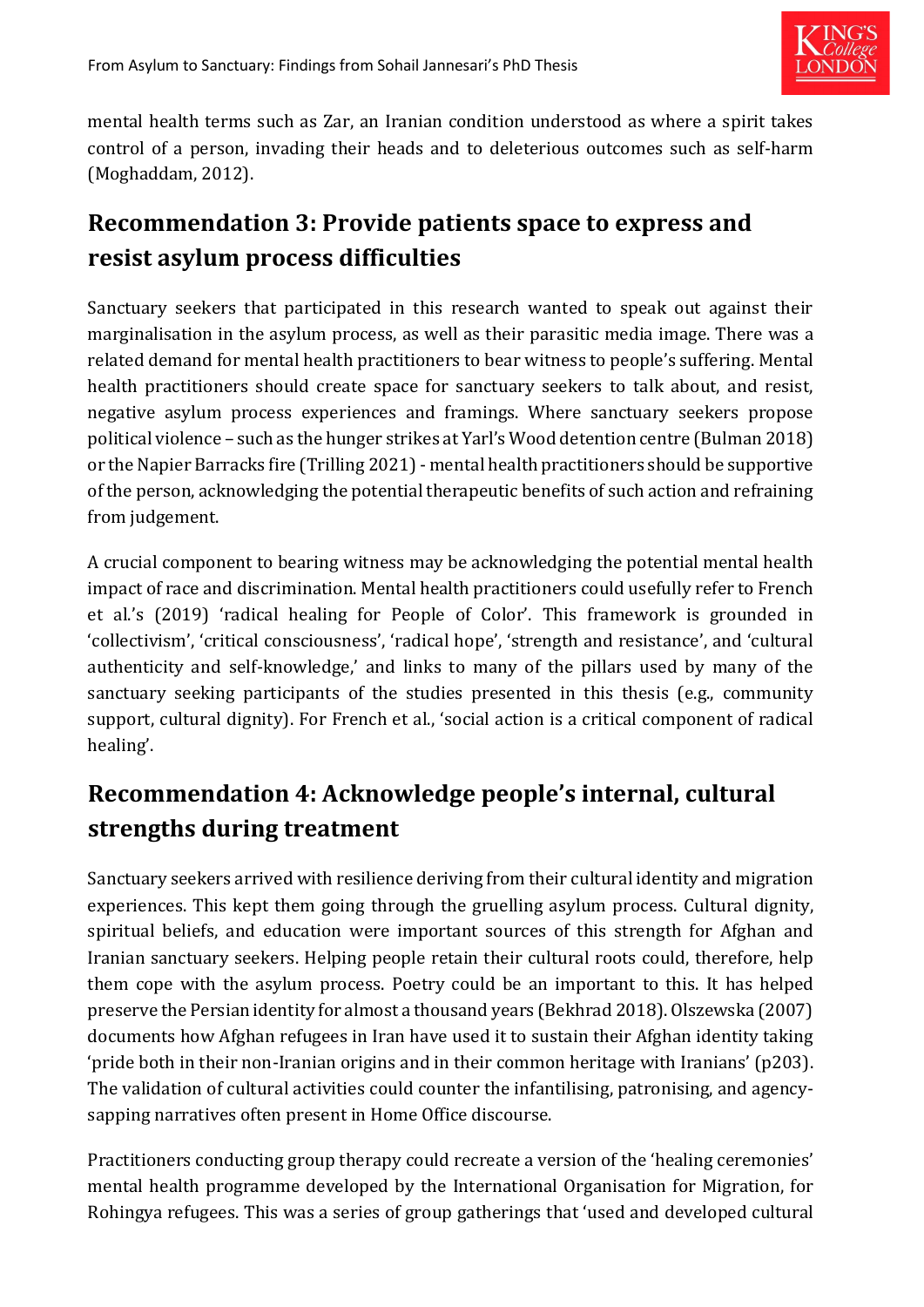

assets, such as music and other artistic expressions, through strengthening positive, culturally grounded, coping mechanisms' ([Rebolledo 2019\)](https://www.researchgate.net/publication/341762385_Rituals_and_healing_ceremonies_help_to_promote_psychosocial_wellbeing_by_increasing_sense_of_identity_and_community_in_Rohingya_refugees_in_Bangladesh). In her work with Afghan refugees, [Olszewska \(2015\) studied](https://www.academia.edu/24218204/The_Poets_Melancholy_Depression_structures_of_feeling_and_creativity_among_Afghan_refugees_in_Iran) a poetry circle that helped participants process mental health problems. She argued that poetry served as 'therapy, and as testimony'. Practitioners could usefully facilitate the creation of these poetry circles in their group therapy work.

## **Recommendation 5: Use different treatments at different stages of the asylum process**

Herman's (1992) [triphasic model of trauma recovery](https://www.jimhopper.com/topics/healing-resources/stages-of-recovery/) suggests initially beginning therapy with safety and stabilisation. However, the asylum process creates instability and insecurity in people's lives. This occurs through: the adversarial, lengthy and deeply personal asylum substantive interview; the many months and even years people must wait for a decision after the interview; and the policy of forced dispersal, often to unhygienic accommodation far people's support networks. However, evidence suggests that therapy can still be beneficial during the asylum process (e.g. ter Heide & Smid, 2015; Drozdek et al., 2013, Stenmark et al.).

Mental health treatment might be usefully tailored to the different stages of the asylum process and directed by sanctuary seeker needs. For instance, a patient might need treatment for acute trauma and retraumatisation after the asylum interview. This is likely if the interview lasted many hours, the interviewer was hostile and suspicious, and the patient was compelled to recount difficult experiences. In contrast, the mental health support needed during the wait for a decision will be different. Here, patients are in stasis, watching their future plans deteriorate, lacking control and in a state of fearful uncertainty.

Overall, mental health treatment and support provided by mental health practitioners is most useful when it is a long-term endeavour, with time needed to build trust and to help people regain the identities, memories and purpose lost both prior to arrival in the UK and during the asylum process.

## **Recommendation 6: Design services and values in opposition to asylum process practices**

Participants reported feeling attacked, threatened, disbelieved, and re-traumatised by the asylum interview and, resultantly, betrayed by the Home Office. After the interview, people entered a bureaucratic cycle characterised by a life-freezing and future-destroying waiting. Mental health services may be at risk of replicating the most difficult aspects of the asylum process and my PhD recommends examining the structure of service provision to ensure that it is in opposition to the asylum process.